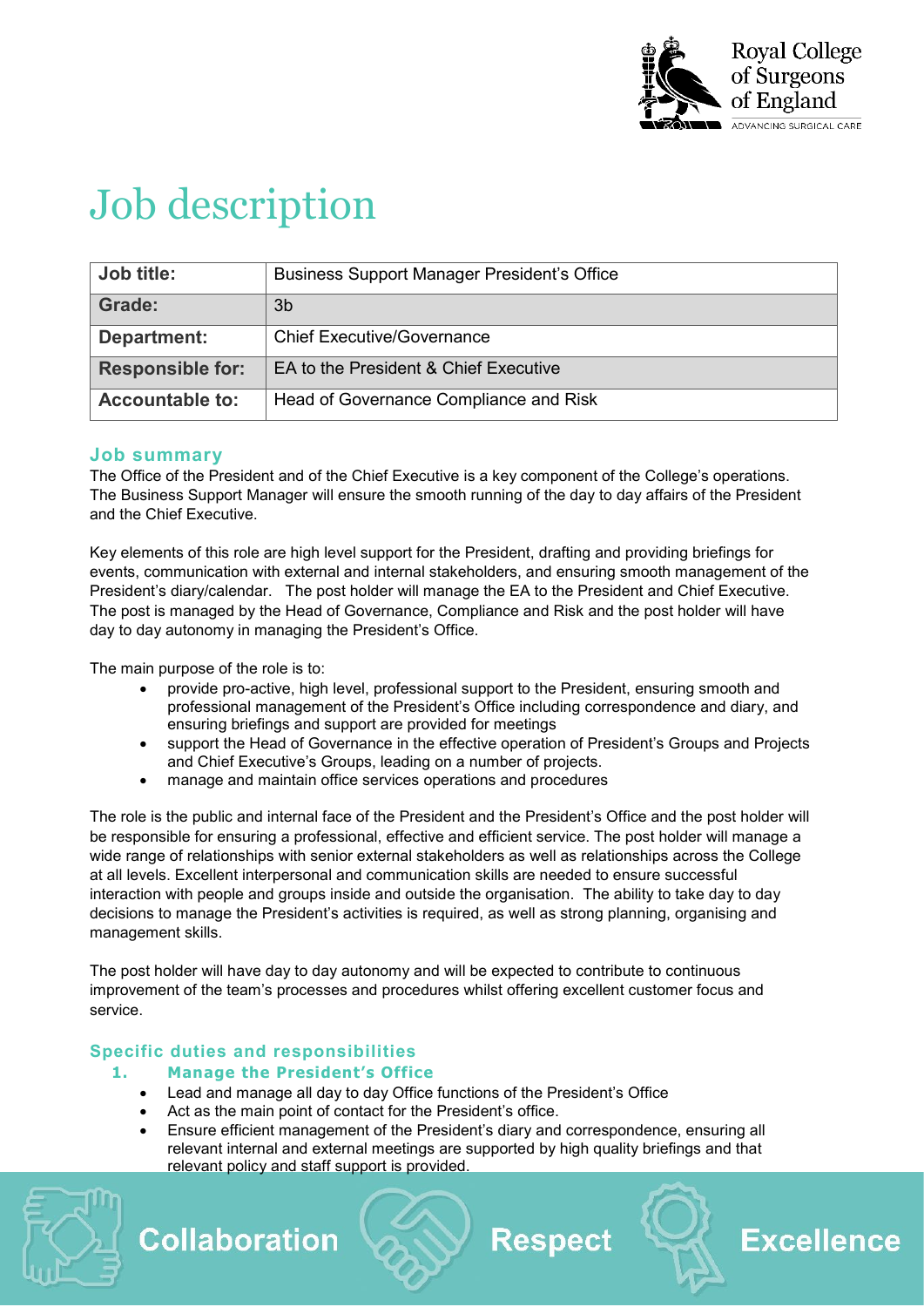

- Prepare information for President's meetings, working closely with the Public Affairs team, policy colleagues and others to write and co-ordinate briefings and ensure that policy support at relevant meetings is in place.
- Devise and maintain office records adhering to relevant policies.
- Manage and support presidential projects and working groups as appropriate.
- Manage the President's and Officers expenses to include the College credit card.

#### **2. Executive Support to the Chief Executive**

- Act as the conduit between the Chief Executive and senior management ensuring coordination of internal diaries and meetings, liaising effectively with colleagues, ensuring excellent customer service both internally and externally.
- Drafting a range of materials such as presentations, speeches and papers for meetings, including gathering data, researching material, creating presentations and ensuring appropriate input from colleagues/managers.
- Assist the Chief Executive in maintaining good internal communications as required.

#### **3. Executive support to the FDS Dean**

• Ensure professional executive support is provided to the Dean of the FDS (provided by the PA).

#### **4. Governance and secretariat**

Work with the Head of Governance, Compliance and Risk in supporting a number of functions and projects including:

- Manage and support the Honours Committee
- Day to day management of Officers meetings ensuring agendas are circulated, minutes prepared and actions are followed up.
- Manage and support the Executive Directors Team meetings.
- Support relevant Presidents Groups and Projects. Manage processes to ensure that agendas, papers, minutes and actions are prepared and issued within required timelines.

#### **5. General**

The post holder will be expected to:

- assist with projects and other duties commensurate with the status of the post, as required by the President or Chief Executive some of which may be of a complex, sensitive and confidential nature.
- compile and update the External Representatives records.
- Support the Head of Governance, Compliance and Risk with additional projects.
- represent the College in a professional manner in relation to their responsibilities and in ensuring their own continuing professional development.
- demonstrate a commitment to equality and inclusion and an understanding of their relevance to the work they do.
- work collaboratively

**Collaboration** 

• undertake such duties appropriate to the grade, as required by line manager.

**This job description will be subject to review in the light of changing circumstances and may include other duties and responsibilities as may be determined. It is not intended to be rigid or inflexible but should be regarded as providing guidelines within which the individual works.**

**Respect** 

**Excellence**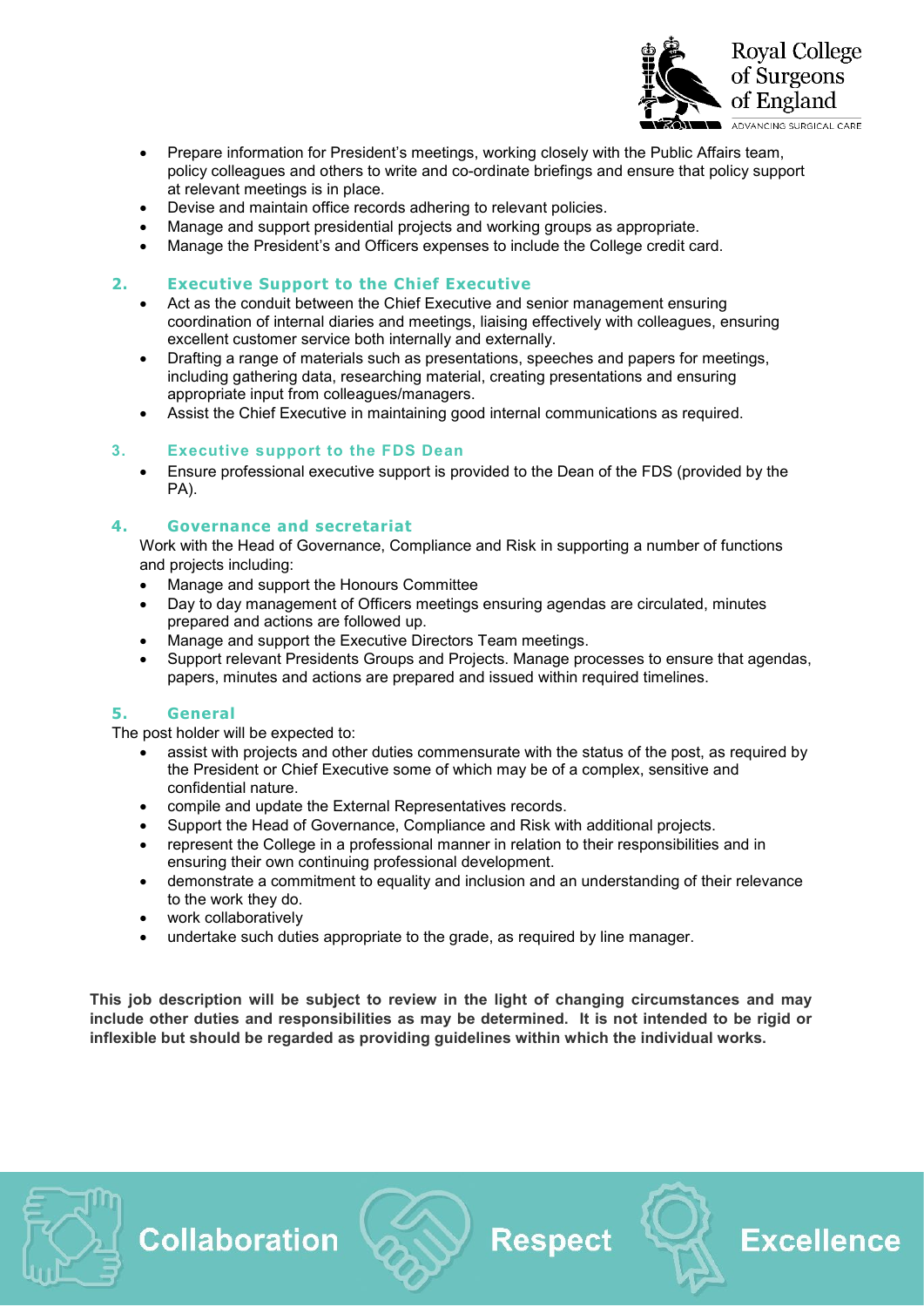

# Person specification

|                                                         | <b>Essential</b>                                                                                                                                                                                                                                                                                                                                                                                                                                                                                                                                                                                                                                                                                                                                                                                                                                                                                                                      | <b>Desirable</b> |
|---------------------------------------------------------|---------------------------------------------------------------------------------------------------------------------------------------------------------------------------------------------------------------------------------------------------------------------------------------------------------------------------------------------------------------------------------------------------------------------------------------------------------------------------------------------------------------------------------------------------------------------------------------------------------------------------------------------------------------------------------------------------------------------------------------------------------------------------------------------------------------------------------------------------------------------------------------------------------------------------------------|------------------|
| <b>Qualifications</b>                                   | An undergraduate degree or<br>equivalent experience                                                                                                                                                                                                                                                                                                                                                                                                                                                                                                                                                                                                                                                                                                                                                                                                                                                                                   |                  |
| <b>Experience and</b><br>skills                         | • Experience of managing a busy<br>office at high level either in a similar<br>role or with transferrable experience.<br>• Ability to manage own projects,<br>problem solve and develop solutions<br>· Demonstrable people management<br>skills<br>• The ability to take day to day<br>decisions to manage the President's<br>activities<br>• Strong planning, organising and<br>management skills.<br>• Proactive and flexible in managing<br>workloads, dealing with tight<br>deadlines and managing competing<br>priorities.<br>• Strong administrative and<br>organisational skills, demonstrating<br>ability to deliver work on time and to<br>a high standard, consistently<br>meeting targets, planning ahead and<br>prioritising.<br>• Excellent written communication<br>• Attention to detail<br>• Strong IT skills<br>. High level of attention to detail<br>• Used to working 'at pace' and with a<br>high volume of work |                  |
| <b>Financial</b><br>management and<br>business planning | Knowledge and understanding of<br>$\bullet$<br>financial elements of projects                                                                                                                                                                                                                                                                                                                                                                                                                                                                                                                                                                                                                                                                                                                                                                                                                                                         |                  |





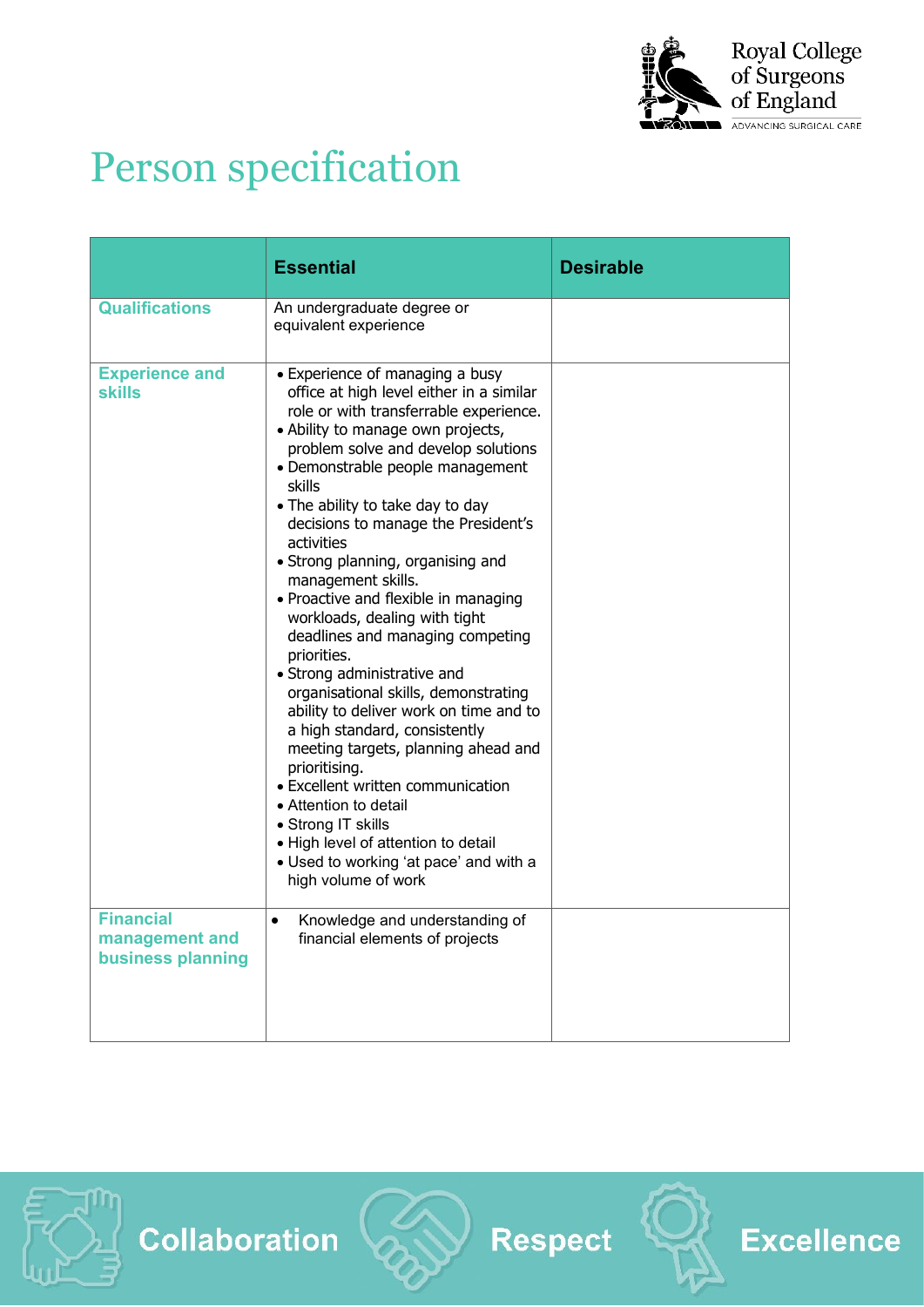

| <b>People and</b><br>interpersonal skills | Excellent interpersonal skills<br>including the ability and gain<br>support or actions from others<br>Demonstrable experience of<br>$\bullet$<br>working effectively as part of a<br>team<br>Excellent communication skills<br>Ability to work autonomously<br>Demonstrable understanding of<br>$\bullet$<br>and commitment to customer<br>service |  |
|-------------------------------------------|----------------------------------------------------------------------------------------------------------------------------------------------------------------------------------------------------------------------------------------------------------------------------------------------------------------------------------------------------|--|
|                                           |                                                                                                                                                                                                                                                                                                                                                    |  |

# **The post holder will also need to demonstrate the following values:**

|                      | We embrace our collective responsibilities working<br>collaboratively and as one college.                                                       |  |
|----------------------|-------------------------------------------------------------------------------------------------------------------------------------------------|--|
|                      | We work together, using our collective expertise and<br>experience to effect positive change                                                    |  |
| <b>Collaboration</b> | We are open, honest and transparent, straightforward in our<br>language and actions, acting with sincerity and delivering on<br>our commitments |  |
|                      | We take our responsibilities to each other, to patient care and<br>to the environment seriously and we act with this in mind<br>across our work |  |

| <b>Respect</b> | We value every person we come into contact with at the College<br>as an individual, respect their aspirations and commitments in<br>life, and seek to understand and meet their physical and<br>wellbeing needs.                                                        |
|----------------|-------------------------------------------------------------------------------------------------------------------------------------------------------------------------------------------------------------------------------------------------------------------------|
|                | We treat everyone we meet with kindness and integrity and<br>we seek to promote these behaviours in others<br>We actively seek a range of views and experiences across<br>$\bullet$<br>our work, and we listen to, and make everyone feel, a valued<br>part of the team |

| <b>Excellence</b> | We aspire to excellence and success. We share learning from<br>our experiences, apply feedback into practice, and commit to<br>continual improvement. |
|-------------------|-------------------------------------------------------------------------------------------------------------------------------------------------------|
|-------------------|-------------------------------------------------------------------------------------------------------------------------------------------------------|





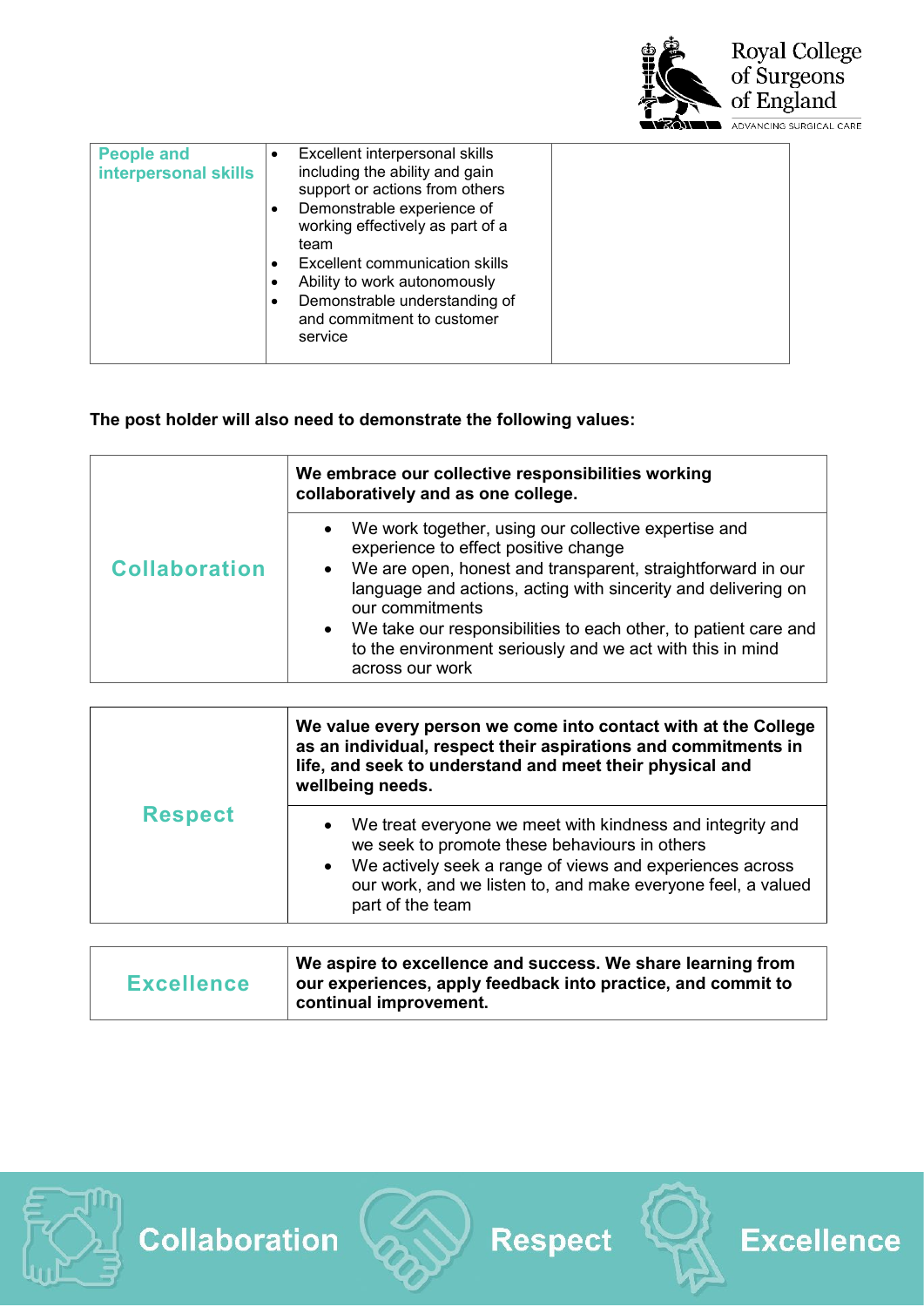

| We work hard to be the best at what we do, recognising and<br>$\bullet$<br>celebrating effort and achievement, and reflecting on our<br>work, so we can learn and improve<br>We value and invest in research, education and training to<br>$\bullet$<br>drive excellence and put improvements in surgical practice, |
|---------------------------------------------------------------------------------------------------------------------------------------------------------------------------------------------------------------------------------------------------------------------------------------------------------------------|
| dentistry and patient care at the heart of our work                                                                                                                                                                                                                                                                 |
| We always seek to learn and discover more, valuing<br>$\bullet$                                                                                                                                                                                                                                                     |
| knowledge and scientific evidence, basing our decisions on                                                                                                                                                                                                                                                          |
| insights, fact and experience                                                                                                                                                                                                                                                                                       |

**The Royal College of Surgeons of England is an Equal Opportunities Employer. We are open to all talent and we actively ensure that all qualified applicants will receive equal consideration for employment without regards to race/ethnicity, national origin, religion, pregnancy, marital status, sexual orientation, gender identity/expression, age and disability.** 

All College employees are responsible for records held, created or used as part of their work for the College including patient/client, corporate and administrative records whether paper-based or electronic, which also includes emails. Records should be managed and stored appropriately and should in all cases comply with the requirements of the Data Protection Act 2018 and the General Data Protection Regulation. Employees should have read and understood the College's Data Protection Policy and Records Management Policy and should follow all agreed records management and data protection procedures, seeking advice where necessary.





**Respect** 



**Excellence**